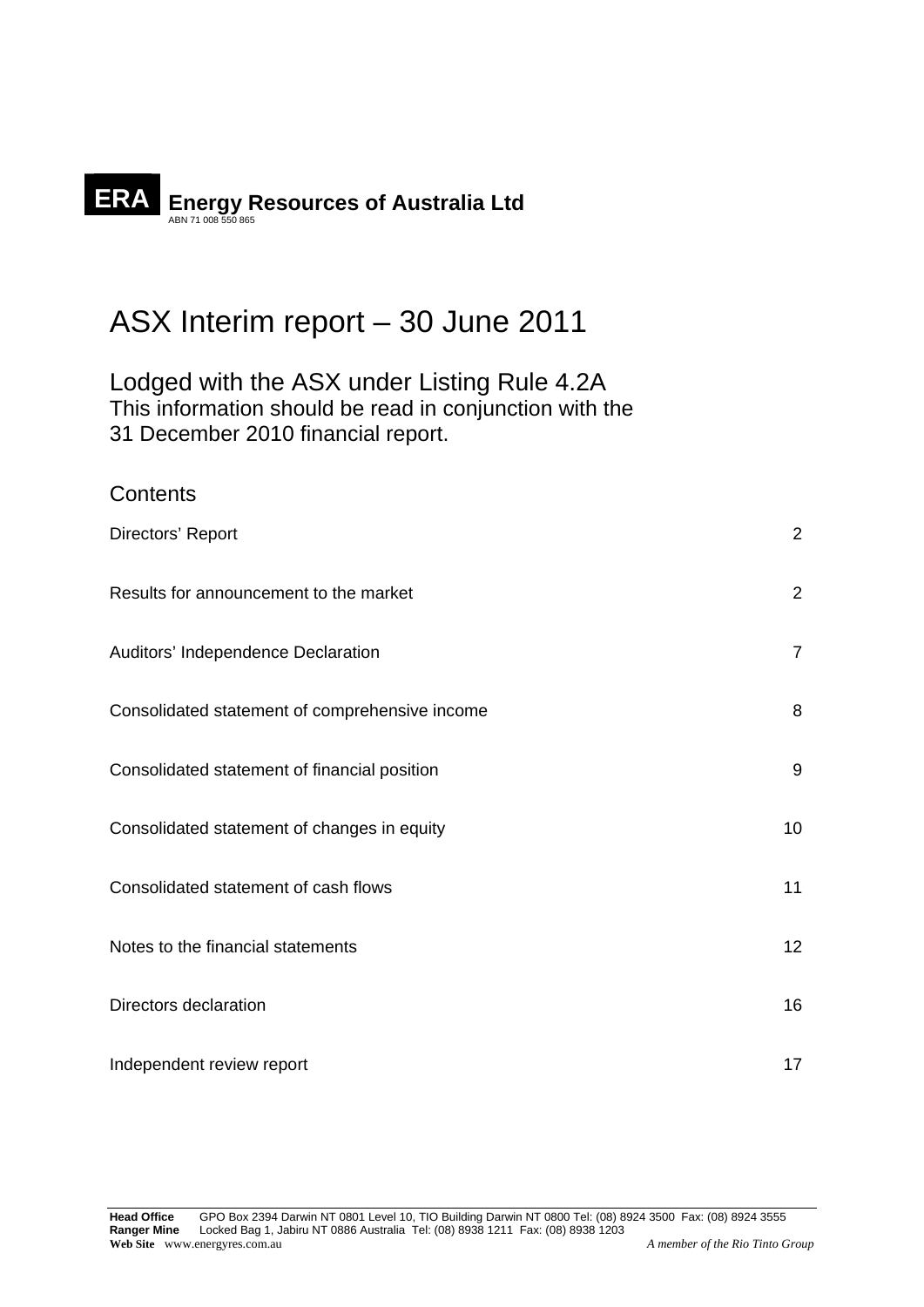*for the half-year ended 30 June 2011* 

The Directors of Energy Resources of Australia Ltd ("ERA") present their report together with the consolidated financial report of the consolidated entity, being the company and its controlled entity, for the half-year ended 30 June 2011.

## **Directors**

The Directors of the company at any time during the half-year or since the end of the financial period were:

| <b>Name</b>               | <b>Period of Directorship</b>                                   |
|---------------------------|-----------------------------------------------------------------|
| Dr D Klingner<br>Chairman | Appointed Director July 2004<br>Appointed Chairman January 2005 |
| Mr R Atkinson             | Appointed Chief Executive and Director September 2008           |
| Mr M Coulter              | Appointed June 2010                                             |
| Prof. H Garnett           | Appointed January 2005                                          |
| Mr J Pegler               | Appointed July 2009                                             |
| Mr P Taylor               | <b>Appointed February 2007</b>                                  |

## **Results for announcement to the market**

A summary of consolidated revenues and results for the half-year is set out below:

|                                                                                           |      |      |    | <b>June 2011</b><br>\$000 | <b>June 2010</b><br>\$000 |
|-------------------------------------------------------------------------------------------|------|------|----|---------------------------|---------------------------|
| <b>Revenue</b> from sales of uranium oxide                                                | Up   | 12%  | to | 235,564                   | 209,599                   |
| Revenue from continuing operations                                                        | Up   | 12%  | to | 244,895                   | 217,740                   |
| Earning Before Interest, Tax,<br>Depreciation & Amortisation                              | Down | 428% | to | (166, 740)                | 50,811                    |
| <b>Underlying Earnings</b>                                                                | Down | 198% | To | (22, 303)                 | 22,676                    |
| <b>Profit / (loss)</b> from continuing<br>operations after tax attributable to<br>members | Down | 637% | to | (121, 746)                | 22,676                    |
| Net profit / (loss) for the period<br>attributable to members                             | Down | 637% | to | (121, 746)                | 22,676                    |
| Earnings per share (cents)                                                                |      |      |    | (63.8)                    | 11.9                      |
| Reconciliation of net earnings to<br>underlying earnings                                  |      |      |    |                           |                           |
| Net profit / (loss) for the period<br>attributable to members                             |      |      |    | (121, 746)                | 22,676                    |
| Low Grade Inventory Adjustment                                                            |      |      |    | 99,443                    |                           |
| <b>Underlying Earnings</b>                                                                |      |      |    | (22, 303)                 | 22,676                    |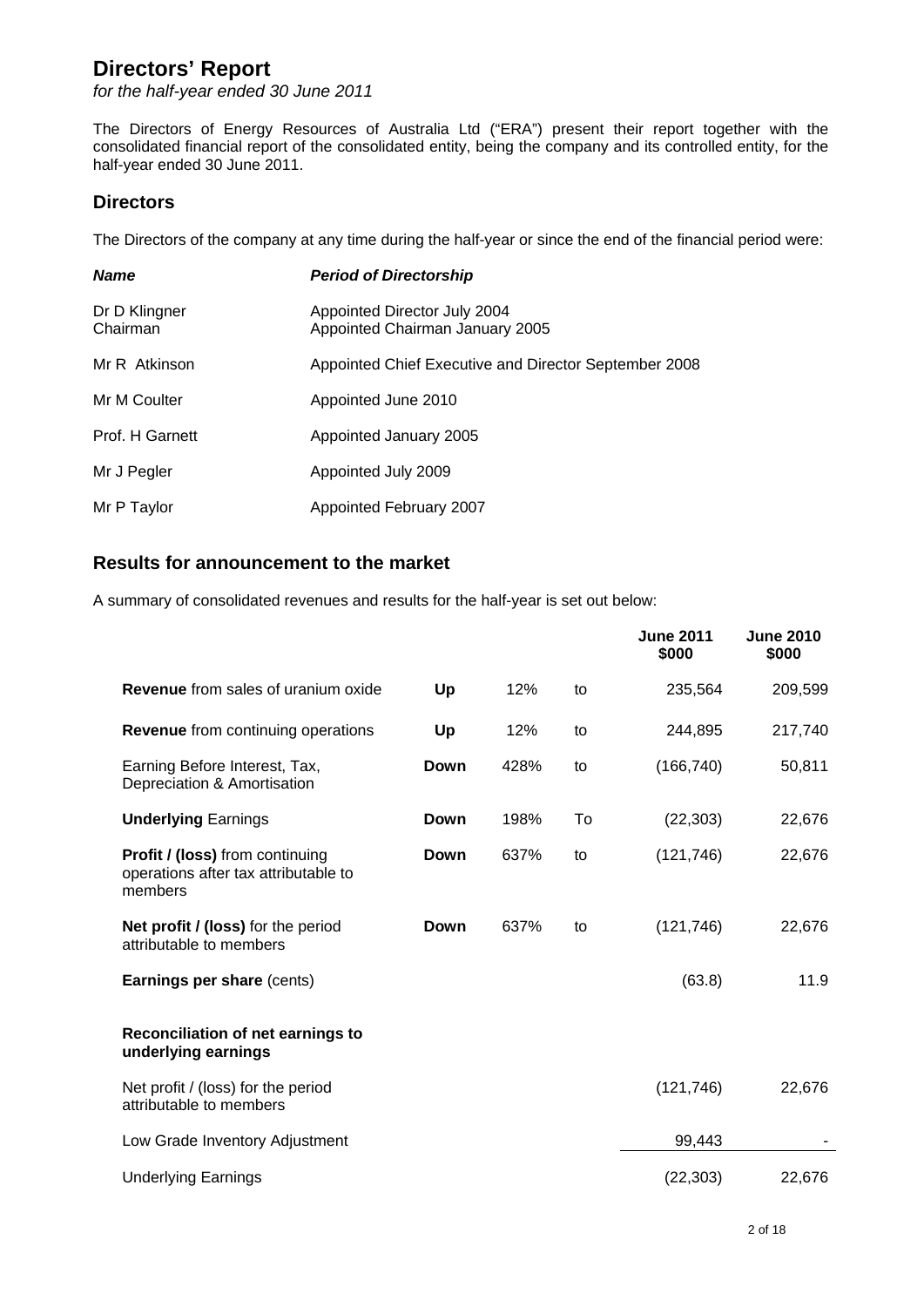*for the half-year ended 30 June 2011* 

These financial results have been prepared in accordance with Australian Accounting Standards. All dollars in this report are Australian dollars, unless otherwise stated.

#### **Review of operations**

ERA's operating and financial results for the June 2011 half-year were significantly impacted by the suspension of processing operations at Ranger Mine announced on 28 January 2011. The suspension was taken in response to the significantly above average 2010/11 wet season encountered in the Northern Territory.

ERA's underlying earnings for the half-year ended 30 June 2011 were a loss of \$22.3 million compared with a profit of \$22.7 million for the same period in 2010. The net loss for the period was \$121.7 million, compared to a net profit for the June 2010 half year of \$22.7 million. For the half-year ended 30 June 2011, underlying earnings differed from the net loss due to the negative impact of an inventory value adjustment related to low grade stockpiles, described in the Ore Reserves & Mineral Resources segment below.

Total revenue for the period was \$244.9 million compared with \$217.7 million for the June 2010 half-year. Revenue from the sale of uranium oxide in the June 2011 half-year period increased to \$235.6 million, from \$209.6 million for the June 2010 half-year.

Sales volume was marginally lower for the period at 1,825 tonnes, compared with the June 2010 half-year volume of 1,892 tonnes. As in previous years, 2011 sales volume will be heavily weighted towards the second half of the year.

The average realised sales price of uranium oxide for the six months to 30 June 2011 was US\$60.82 per pound compared with US\$44.79 per pound for the corresponding period in 2010. This change was largely attributable to an increase in the long term uranium price indicator and the completion in 2010 of a low priced legacy contract. For the 2011 half-year, the average of the long term market price indicators for uranium oxide was US\$69.67 per pound and the average spot price was US\$63.59 per pound.

Total revenue was also impacted by the strengthening of the Australian dollar. The average A\$:US\$ exchange rate for the first half of 2011 increased by 17 per cent to US103.9 cents when compared with the same period in 2010 (June 2010: US89.1 cents). This negatively impacted ERA's sales revenue for the June 2011 half year by approximately \$39 million.

Mining operations were also impacted by the significantly above average wet season with the level of pond water in Pit 3 reaching a record level of in excess of 3.5 gigalitres. Partial access to the upper benches in Pit 3 was obtained in late June 2011 with mining operations able to progress deeper into the pit as the water level recedes. ERA has commissioned additional pond water treatment capacity, however, it does not expect to obtain access to the bottom of the pit, where the high grade ore is located, before the December 2011 Quarter.

Uranium oxide production for the June 2011 half-year of 601 tonnes was 65 per cent lower than the corresponding period in 2010 (June 2010: 1,717 tonnes). ERA's first half operating results were impacted by the temporary suspension of processing operations announced on 28 January 2011. Whilst initially expected to be for a period of 12 weeks, the suspension was extended on 12 April 2011 with processing operations progressively restarted on 15 June 2011.

Cash costs for the June 2011 half-year were higher than the corresponding period in 2010. During the period, ERA purchased 405 tonnes of uranium oxide for the purpose of meeting sales commitments. These costs were partially offset by savings on plant operations costs. Maintenance costs increased due to the important planned maintenance and improvement initiatives undertaken during the suspension of processing operations to improve the reliability and productivity of the processing plant. Royalties decreased as the sale of purchased uranium oxide from third parties does not attract royalties.

Depreciation significantly decreased due to the low production. This was slightly offset by the increase in finance costs due to the increase in the rehabilitation provision.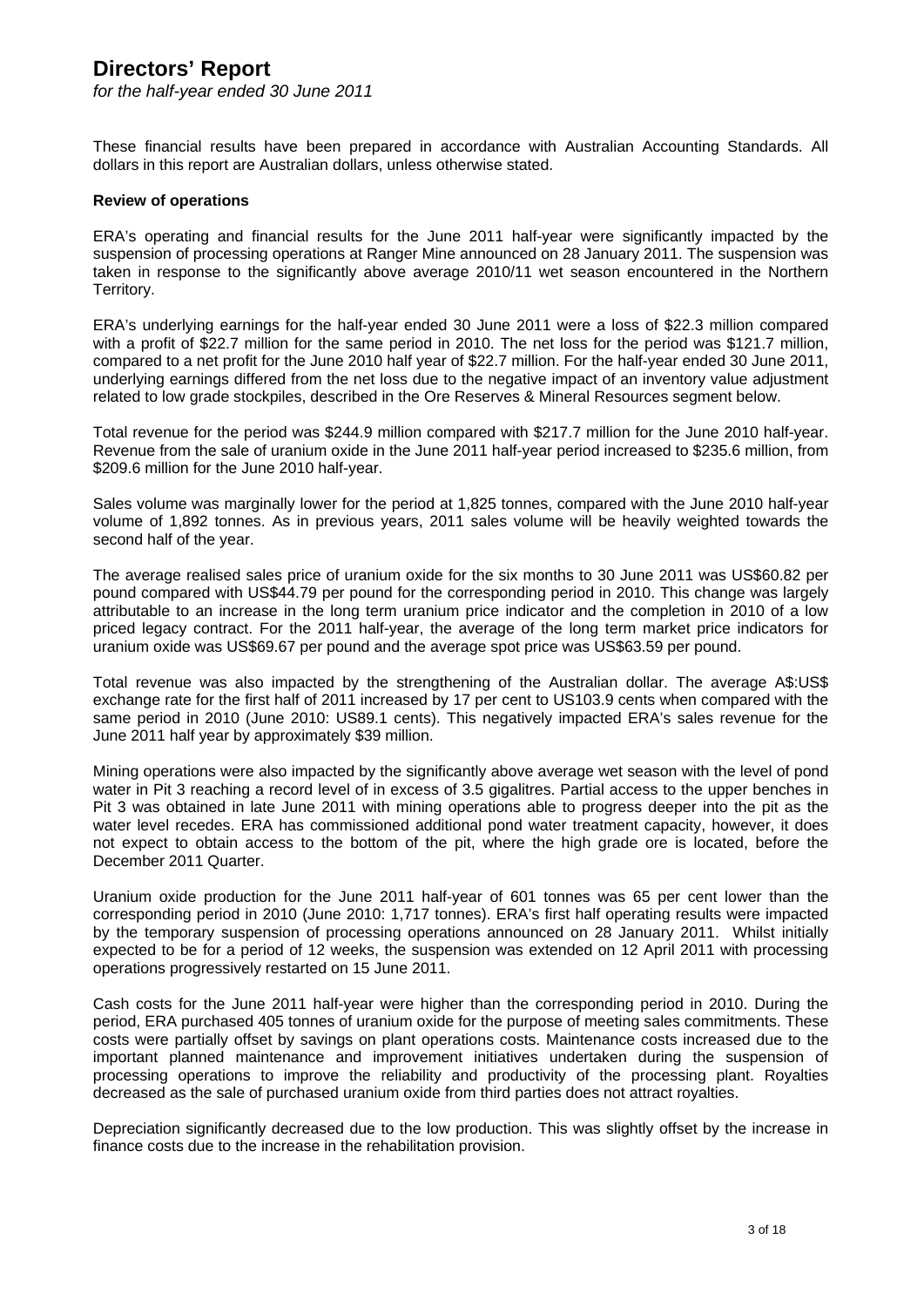*for the half-year ended 30 June 2011* 

#### **Ranger Heap Leach Facility**

ERA has completed a feasibility study into the proposed Heap Leach Facility. The study demonstrated that this Heap Leach Facility was technically feasible, however the high capital costs and present economic assumptions limit its value. Further, there was uncertainty in regards to stakeholder support. Accordingly, the ERA Board has decided not to proceed with the proposed Heap Leach Facility project.

The proposed Heap Leach Facility was designed to process low grade ore from the Ranger mine stockpiles. These stockpiles contain significant quantities of uranium oxide and ERA will continue to investigate methods of recovering it.

#### **Rehabilitation Provision**

During the June 2011 half-year, ERA commenced detailed studies on the Ranger rehabilitation and closure plan. Whilst these detailed studies will not be complete until the end of 2012, ERA has completed a detailed desktop review of the rehabilitation costs estimate and, as a result, ERA has increased the provision in the financial statements from \$314 million to \$550 million. Further detail is provided in notes 2 and 6 to the financial statements.

#### **Exploration and Evaluation**

ERA resumed its exploration program on the Ranger Project Area during the June 2011 half-year with exploration expenditure of \$1 million.

Exploration drilling during the first half of 2011 focused on the Georgetown area south east of the Ranger 3 Deeps resource. Drilling of the Georgetown area in 2010 had encountered an area of mineralisation of 14 metres at a grade of 0.35 per cent uranium oxide from a depth of 403 metres. Three follow-up diamond drill holes were completed at a total of 2,277 metres. These drill holes were targeted to define the orientation of the mineralised structure. Further drilling is being conducted to test the target zone at depth and results will be reported during the second half of 2011.

#### **Ranger 3 Deeps Exploration Decline**

On 4 August 2011, the ERA board approved the construction of an exploration decline to conduct close spaced underground exploration drilling and to explore areas adjacent to the Ranger 3 Deeps resource. The current estimated cost to complete this work is \$120 million. The Ranger 3 Deeps resource currently contains an estimated 34,000 tonnes of uranium oxide.

Construction of the decline is expected to commence in May 2012, subject to obtaining all necessary regulatory approvals.

#### **Business Review**

ERA has recently conducted a business review to ensure that the business is focused on the most strategically important and value enhancing activities. This included a review of the cost structure of the business with the expectation that mining activity in Ranger Pit 3 is completed in 2012.

The business review identified a number of opportunities to operate more efficiently and reduce costs in line with the expected future production levels, as well as meeting the changing business conditions that ERA is facing. These opportunities have been broken down into phases based on the time and organisational change required in implementation. The first phase of initiatives targets cumulative cost savings of \$150 million in operating cost reductions over the course of the next 3.5 years.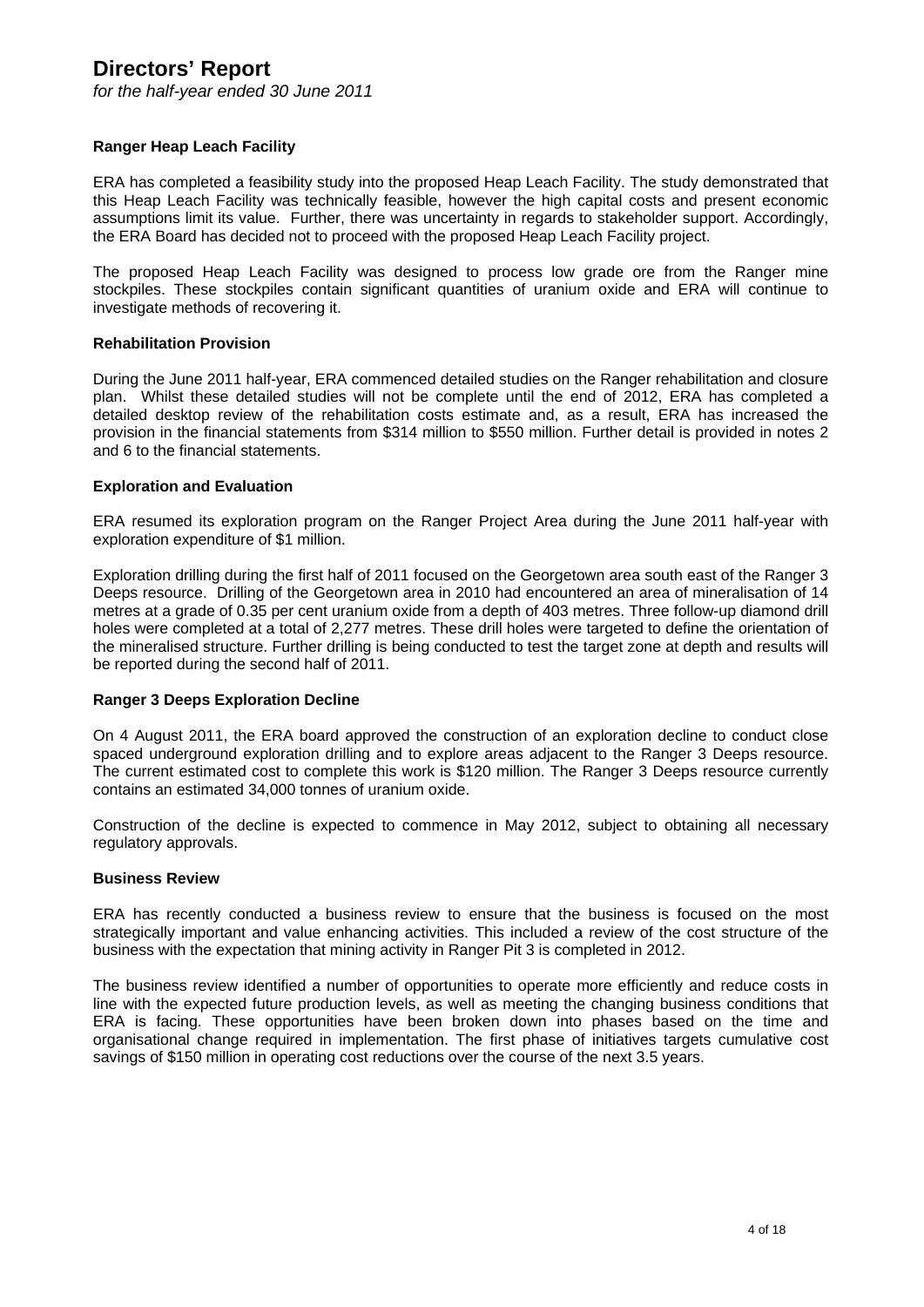*for the half-year ended 30 June 2011* 

#### **Funding**

ERA has engaged an external financial advisor and is well advanced in developing a long term funding plan. Rio Tinto has indicated that subject to its usual internal approvals it is committed to playing its role as part of that funding. At 30 June 2011, ERA has \$185 million in cash and no debt.

#### **Ore Reserves & Mineral Resources**

ERA has adjusted its Ore Reserves and Mineral Resources statement for the Ranger Project Area as follows:

(a) Heap Leach Facility decision

ERA has extensive stockpile reserves that vary in grade. It is planned that this material will progressively be processed through the mill and prioritised by grade. At this time, the most economically viable method of processing the low grade stockpiled ore is through heap leach technology. Although possible to process the low grade stockpiled material through the processing plant, in light of the decision of the ERA board not to proceed with the Heap Leach Facility, ERA has downgraded the low grade material previously classified as reserves to resources. As a result, ore reserves of 7,100 tonnes of uranium oxide have been reclassified to resources. As a consequence, ERA wrote down \$142 million (\$99 million after tax) of inventory value related to this low grade material.

(b) Grade adjustments

Extensive stockpile drilling was completed during the period and this combined with further adjustments to the insitu ore model, has resulted in an overall grade downgrade equivalent to 6,100 tonnes of uranium oxide of Ore Reserves. This is due to the grade of the stockpiles being lower than originally expected.

(c) Ranger Project Area Ore Reserves Reconciliation

|                                                                     | <b>Uranium Oxide</b><br><b>Tonnes</b> |
|---------------------------------------------------------------------|---------------------------------------|
| Reserves as at 31 December 2010                                     | 29,800                                |
| Depletion by processing from 1 January 2011 to 30 June 2011         | 600                                   |
| Contained uranium oxide reduction due to grade adjustment           | 6,100                                 |
| Reclassification from reserves to resources of low grade stockpiles | 7.100                                 |
| Ranger Project Area Reserves at 30 June 2011                        | 16.000                                |

#### (d) Mineral resources

As a consequence of the classification of Ore Reserves described above, the Mineral Resources (excluding reserves) have increased from 109 thousand tonnes of uranium oxide to 116 thousand tonnes of uranium oxide.

#### **Dividends**

The ERA directors have decided not to declare an interim dividend for the 2011 financial year. This compares to the interim dividend of 8 cents per share declared in July 2010 in respect of the 2010 financial year.

No final dividend was paid in respect to the 2010 financial year.

#### **Outlook**

With the progressive restart of the processing operations from 15 June 2011, ERA's 2011 production of uranium oxide is expected to be approximately 2,600 tonnes. Additional pond water treatment capacity has been commissioned to help provide earlier and longer access to the bottom of the pit.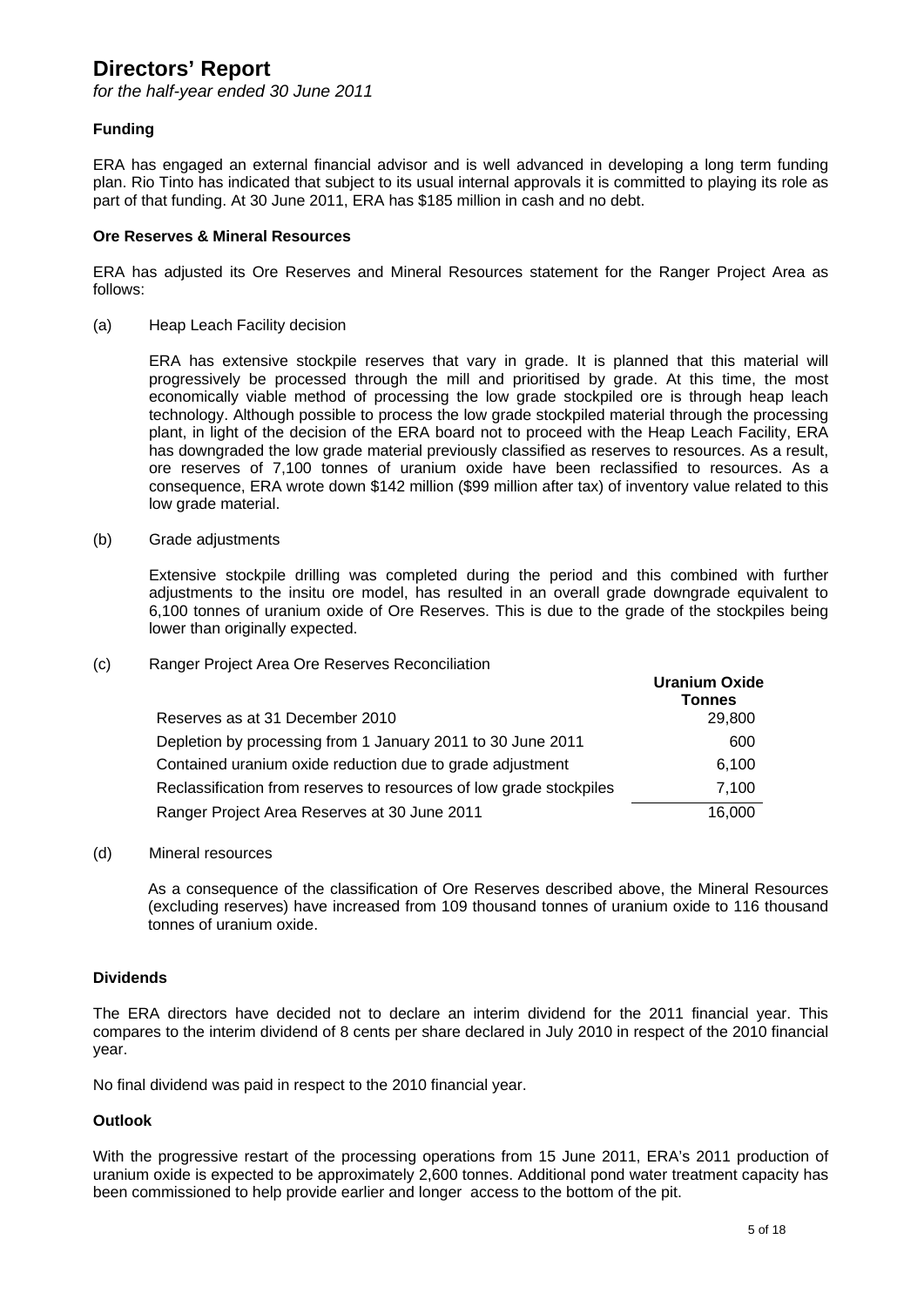*for the half-year ended 30 June 2011* 

In the short term, the uranium market appears to be well supplied due to adequate inventory coverage held by utilities along with increased production, especially from Kazakhstan. Immediate demand weakened after the Japan nuclear crisis, and the spot price of uranium oxide has been volatile. This volatility is likely to continue until the situation in Japan is clearer and the outcomes of the safety reviews of nuclear power facilities in China are released along with the subsequent impact on the current new build program. Long term demand is expected to continue to be driven by strong growth in the Chinese market. This is expected to significantly exceed any market contraction as a result of the Japan crisis. ERA continues to envisage a strong future for uranium including continued price and demand growth with long term demand exceeding planned supply.

ERA is planning to conduct an expanded exploration program on the Ranger Project Area over the period 2012 to 2014 for a total estimated cost of \$40 million.

#### **Competent Persons**

The information in this report that relates to Ranger Mineral Resources or Ore Reserves is based on information compiled by Geologists Greg Rogers (a full time employee of Energy Resources of Australia Ltd), Arnold van der Heyden (a full time employee of Hellman & Schofield Pty Ltd and consultant to Energy Resources of Australia) and Mining Engineer Reid Miller (full time employee of Energy Resources of Australia Ltd) who are all members of the Australasian Institute of Mining & Metallurgy. Greg Rogers, Arnold van der Heyden and Reid Miller have sufficient experience which is relevant to the style of mineralisation and the type of deposit under consideration, and to the activity which they are undertaking to qualify as Competent Persons as defined in the 2004 Edition of the "Australasian Code for Reporting of Exploration Results, Mineral Resources and Ore Reserves". Greg Rogers, Arnold van der Heyden and Reid Miller consent to the inclusion in this report of the matters based on their information in the form and context in which it appears.

#### **Rounding of Amounts**

The Company is of a kind referred to in ASIC Class Order 98/100 dated 10 July 1998 and in accordance with that Class Order, amounts in this financial report and Directors' Report have been rounded off to the nearest thousand dollars, unless otherwise indicated.

#### **Auditors' independence declaration**

A copy of the auditors' independence declaration as required under Section 307C of the *Corporations Act 2001* is set out on page 7.

Signed at Sydney this 4th day of August 2011 in accordance with a resolution of the directors.

Dr D Klingner **Chairman**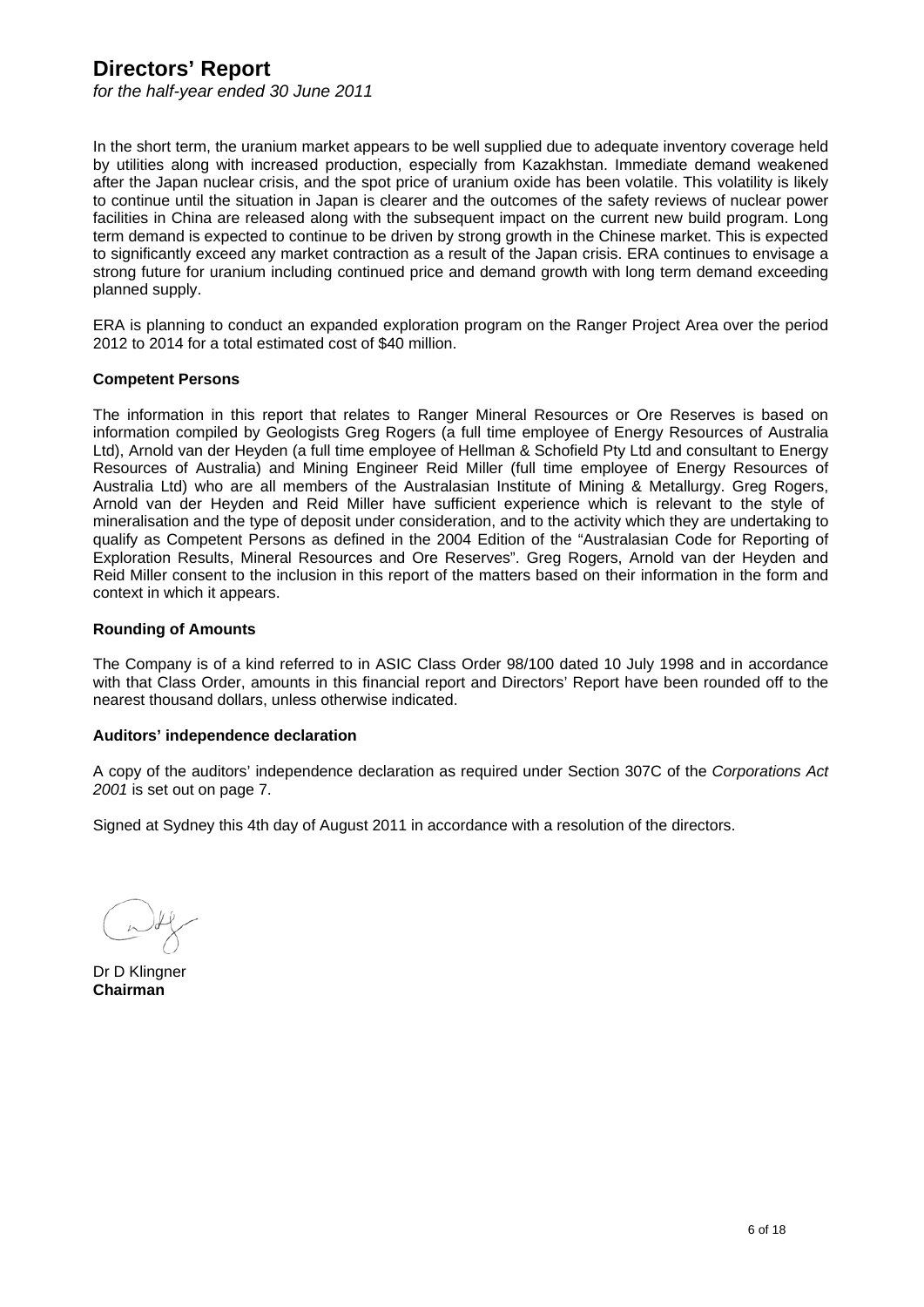

## **Auditor's Independence Declaration**

As lead auditor for the review of Energy Resources of Australia Ltd for the half-year ended 30 June 2011, I declare that, to the best of my knowledge and belief, there have been:

- (a) no contraventions of the auditor independence requirements of the Corporations Act 2001 2001 in relation to the review; and
- (b) no contraventions of any applicable code of professional conduct in relation to the review.

This declaration is in respect of Energy Resources of Australia Ltd and the entities it controlled during the period. (b) no contraventions of any applicable code of professional conduct in relation to the review.<br>This declaration is in respect of Energy Resources of Australia Ltd and the entities it controlled during<br>the period.<br> $\begin{array}{ccc$ 

Debbie Smith Partner PricewaterhouseCoopers

4 August 2011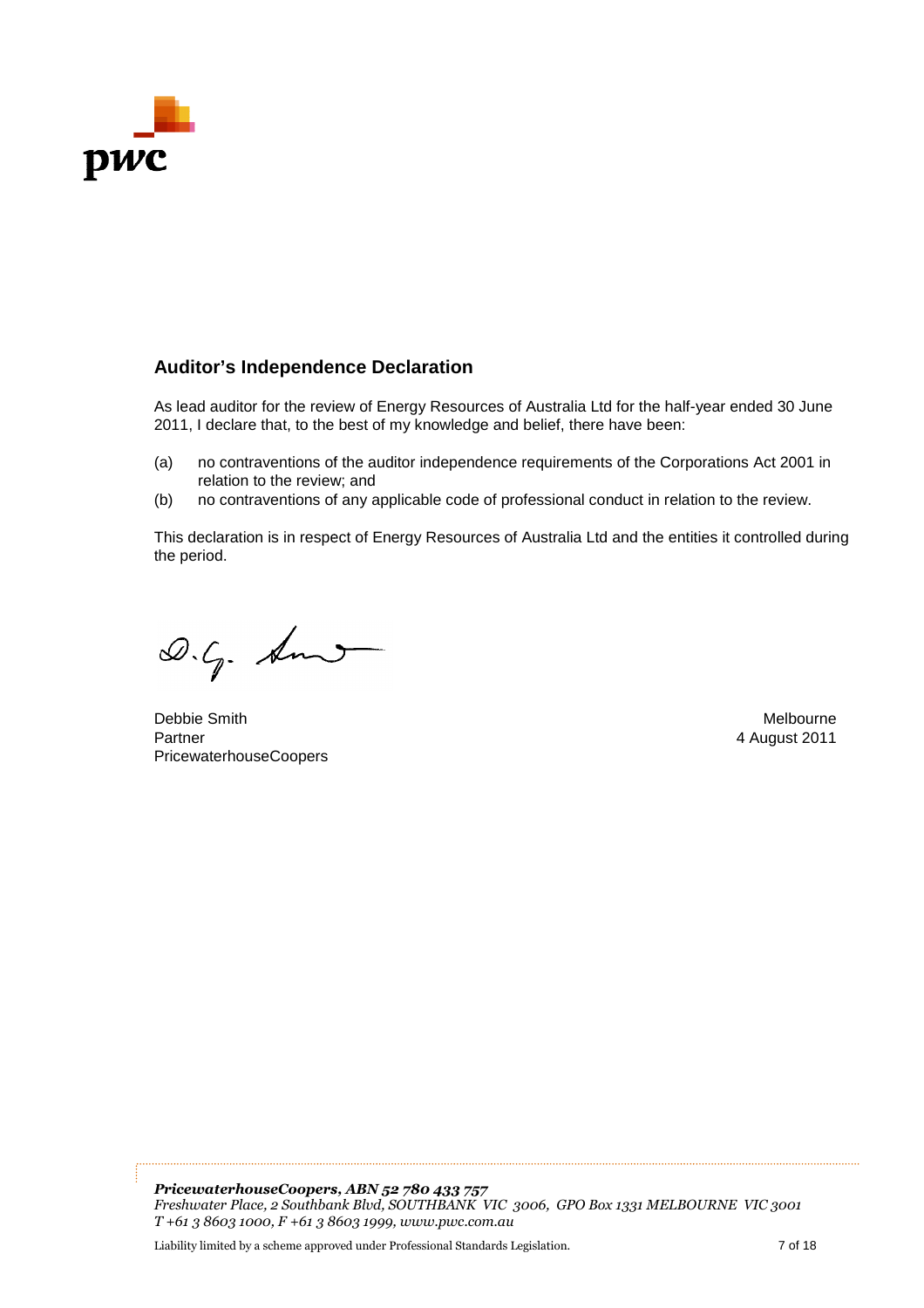#### **Energy Resources of Australia Ltd Consolidated statement of comprehensive income For the half-year ended 30 June 2011**

|                                                                                                                                | <b>Notes</b> | 30 June<br>2011<br>\$'000             | 30 June<br>2010<br>\$'000        |
|--------------------------------------------------------------------------------------------------------------------------------|--------------|---------------------------------------|----------------------------------|
| Revenue from continuing operations                                                                                             |              | 244,895                               | 217,740                          |
| Changes in inventories<br>Purchased materials and consumables used<br>Employee benefits and contractor expense                 |              | (174, 054)<br>(91, 426)<br>(111, 304) | 32,311<br>(66, 207)<br>(96, 105) |
| Government and other royalties<br>Commission and shipping expenses                                                             |              | (6,960)<br>(1,949)                    | (11,210)<br>(5,099)              |
| Depreciation and amortisation expenses<br>Financing costs<br>Statutory and corporate expenses                                  |              | (17, 277)<br>(10, 798)<br>(5,791)     | (26, 531)<br>(7,033)<br>(5,996)  |
| Other expenses<br>Profit/(loss) before income tax                                                                              |              | (3, 180)<br>(177, 844)                | (1,033)<br>30,837                |
| Income tax benefit (expense)<br>Profit/(loss) for the half-year                                                                |              | 56,098<br>(121, 746)                  | (8, 161)<br>22,676               |
| Other comprehensive income for the half-year, net of tax                                                                       |              |                                       |                                  |
| Total comprehensive income for the half-year                                                                                   |              | (121, 746)                            | 22,676                           |
| Profit/(loss) is attributable to:<br>Owners of Energy Resources of Australia Ltd                                               |              | (121, 746)<br>(121, 746)              | 22,676<br>22,676                 |
| Total comprehensive income for the half-year is attributable to:<br>Owners of Energy Resources of Australia Ltd                |              | (121, 746)                            | 22,676                           |
|                                                                                                                                |              | (121,746)                             | 22.676                           |
| Earnings per share for profit/(loss) from continuing operations<br>attributable to the ordinary equity holders of the company: |              | <b>Cents</b>                          | Cents                            |
| Basic earnings per share                                                                                                       | 8            | (63.8)                                | 11.9                             |
| Diluted earnings per share                                                                                                     | 8            | (63.8)                                | 11.9                             |
| Earnings per share for profit/(loss) attributable to the ordinary equity<br>holders of the company:                            |              |                                       |                                  |
| Basic earnings per share                                                                                                       | 8            | (63.8)                                | 11.9                             |
| Diluted earnings per share                                                                                                     | 8            | (63.8)                                | 11.9                             |

*The above consolidated statement of comprehensive income should be read in conjunction with the accompanying notes.*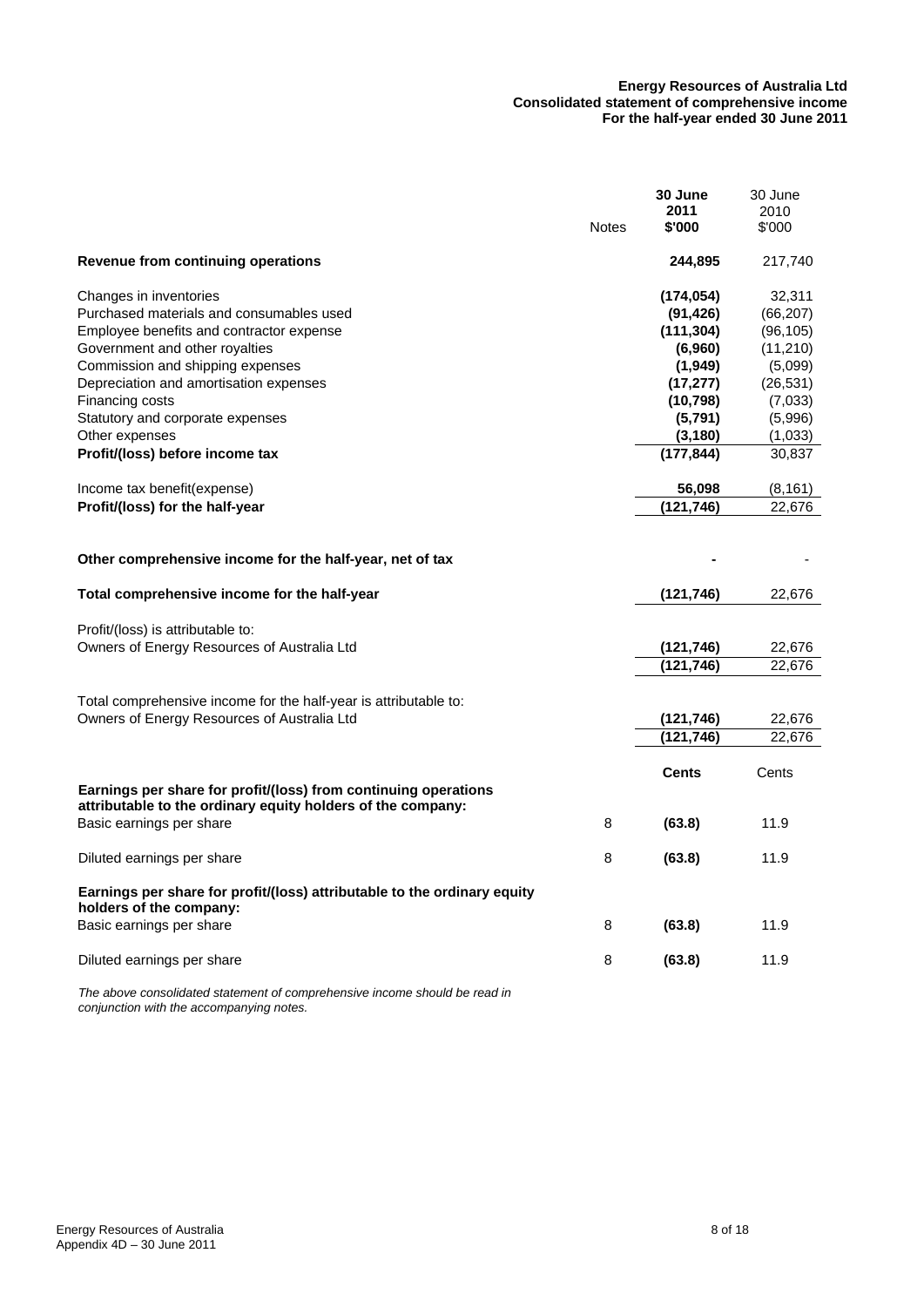#### **Energy Resources of Australia Ltd Consolidated statement of financial position As at 30 June 2011**

|                                  |              | 30 June   | 31 Dec    |
|----------------------------------|--------------|-----------|-----------|
|                                  |              | 2011      | 2010      |
|                                  | <b>Notes</b> | \$'000    | \$'000    |
| <b>ASSETS</b>                    |              |           |           |
| <b>Current assets</b>            |              |           |           |
| Cash and cash equivalents        |              | 185,065   | 187,670   |
| Trade and other receivables      |              | 57,135    | 72,850    |
| Inventories                      | 5            | 75,444    | 138,552   |
| Current tax asset                |              | 10        | 12,704    |
| Other                            |              | 3,364     | 579       |
| <b>Total current assets</b>      |              | 321,018   | 412,355   |
|                                  |              |           |           |
| <b>Non-current assets</b>        |              |           |           |
| Inventories                      | 5            | 101,354   | 212,118   |
| Undeveloped properties           |              | 203,632   | 203,632   |
| Property, plant and equipment    |              | 778,126   | 539,477   |
| Deferred tax assets              |              | 2,282     |           |
| Investment in trust fund         |              | 58,184    | 55,814    |
|                                  |              |           | 1,011,041 |
| Total non-current assets         |              | 1,143,578 |           |
| <b>Total assets</b>              |              |           | 1,423,396 |
|                                  |              | 1,464,596 |           |
| <b>LIABILITIES</b>               |              |           |           |
| <b>Current liabilities</b>       |              |           |           |
|                                  |              | 71,849    |           |
| Payables<br>Provisions           | $\,6$        |           | 94,072    |
|                                  |              | 29,294    | 27,672    |
| <b>Total current liabilities</b> |              | 101,143   | 121,744   |
|                                  |              |           |           |
| <b>Non-current liabilities</b>   |              |           |           |
| Deferred tax liabilities         |              |           | 50,926    |
| Provisions                       | $\,6$        | 534,123   | 299,650   |
| Total non-current liabilities    |              | 534,123   | 350,576   |
|                                  |              |           |           |
| <b>Total liabilities</b>         |              | 635,266   | 472,320   |
|                                  |              |           |           |
| <b>Net assets</b>                |              | 829,330   | 951,076   |
|                                  |              |           |           |
| <b>EQUITY</b>                    |              |           |           |
| Contributed equity               |              | 214,585   | 214,585   |
| Reserves                         |              | 391,300   | 391,300   |
| Retained profits                 |              | 223,445   | 345,191   |
| <b>Total equity</b>              |              |           |           |
|                                  |              | 829,330   | 951,076   |

*The above consolidated statement of financial position should be read in conjunction with the accompanying notes.*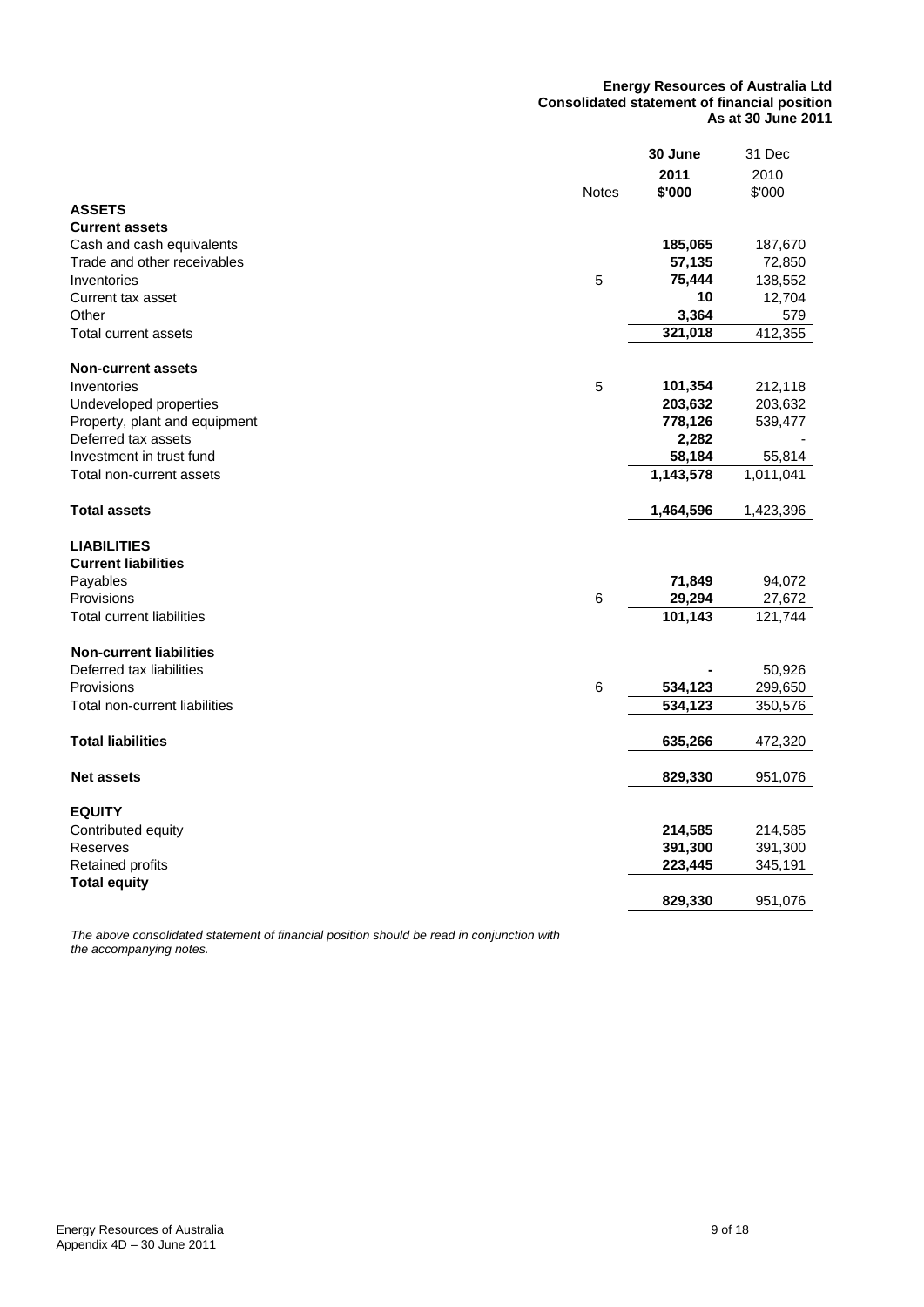#### **Energy Resources of Australia Ltd Consolidated statement of changes in equity For the half-year ended 30 June 2011**

|                                                          | <b>Notes</b>   | <b>Contributed</b><br>equity<br>\$'000 | <b>Reserves</b><br>\$'000 | <b>Retained</b><br>earnings<br>\$'000 | <b>Total</b><br>\$'000 |
|----------------------------------------------------------|----------------|----------------------------------------|---------------------------|---------------------------------------|------------------------|
|                                                          |                | 214,585                                | 391,300                   | 345,191                               | 951,076                |
| <b>Balance at 1 January 2011</b>                         |                |                                        |                           |                                       |                        |
| Profit/(Loss) for the half-year                          |                |                                        |                           | (121, 746)                            | (121, 746)             |
| Other comprehensive income                               |                |                                        |                           |                                       |                        |
| Total comprehensive income for the half-year             |                |                                        | ۰                         | (121, 746)                            | (121, 746)             |
| Transactions with owners in their capacity as<br>owners: |                |                                        |                           |                                       |                        |
| Dividends provided for or paid                           | $\overline{4}$ |                                        |                           |                                       |                        |
| Balance at 30 June 2011                                  |                | 214,585                                | 391,300                   | 223,445                               | 829,330                |
|                                                          |                |                                        |                           |                                       |                        |
| <b>Balance at 1 January 2010</b>                         |                | 214,585                                | 390,859                   | 361,130                               | 966,574                |
| Profit/(Loss) for the half-year                          |                | -                                      |                           | 22,676                                | 22,676                 |
| Other comprehensive income                               |                |                                        |                           |                                       |                        |
| Total comprehensive income for the half-year             |                |                                        |                           | 22,676                                | 22,676                 |
| Transactions with owners in their capacity as<br>owners: |                |                                        |                           |                                       |                        |
| Dividends provided for or paid                           | $\overline{4}$ |                                        |                           | (47, 684)                             | (47, 684)              |
|                                                          |                |                                        |                           | (47, 684)                             | (47, 684)              |
| Balance at 30 June 2010                                  |                | 214,585                                | 390,859                   | 336,122                               | 941,566                |

*The above consolidated statement of changes in equity should be read in conjunction with the accompanying notes.*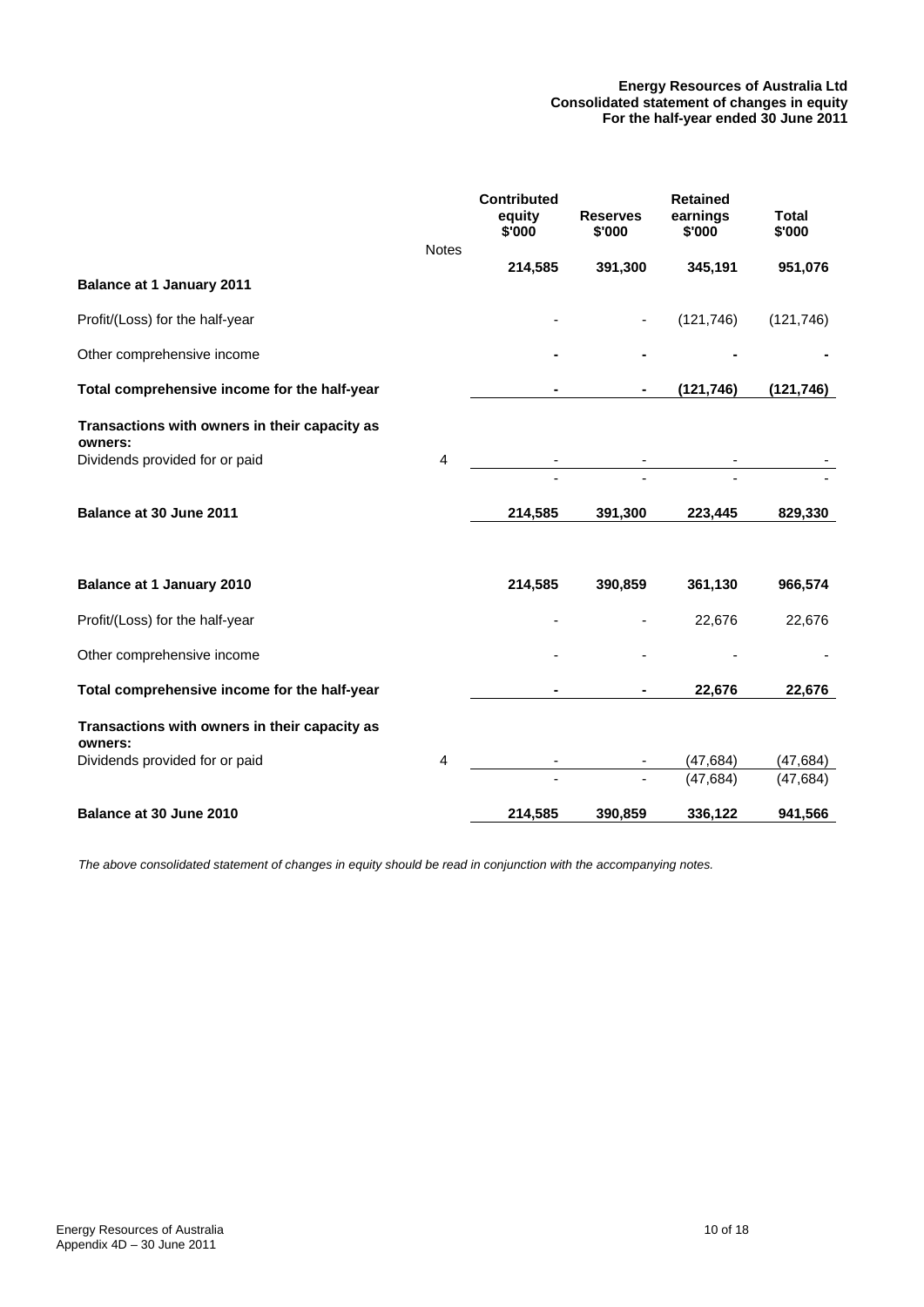#### **Energy Resources of Australia Ltd Consolidated statement of cash flows For the half-year ended 30 June 2011**

|                                                                           | Half-year ended |            |
|---------------------------------------------------------------------------|-----------------|------------|
|                                                                           | 2011            | 2010       |
|                                                                           | \$'000          | \$'000     |
| Cash flows from operating activities                                      |                 |            |
| Receipts from customers (inclusive of goods and services tax)             | 282,452         | 242,326    |
| Payments to suppliers and employees (inclusive of goods and services tax) | (272, 707)      | (204, 312) |
| Payments for exploration                                                  | (965)           | (951)      |
|                                                                           | 8,780           | 37,063     |
| Interest received                                                         | 3,802           | 10,925     |
| Interest and other costs of finance paid                                  | (841)           | (395)      |
| Income taxes received/(paid)                                              | 15,585          | (69,513)   |
| Net cash inflow/(outflow) from operating activities                       | 27,326          | (21,920)   |
|                                                                           |                 |            |
| Cash flows from investing activities                                      |                 |            |
| Payments for deferred stripping and property, plant and equipment         | (29, 982)       | (18, 853)  |
| Proceeds from sale of property, plant and equipment                       | 69              | 5          |
| Net cash outflow from investing activities                                | (29,913)        | (18, 848)  |
|                                                                           |                 |            |
| Cash flows from financing activities                                      |                 |            |
| Dividend payments                                                         |                 | (47,684)   |
| Net cash outflow from financing activities                                |                 | (47,684)   |
|                                                                           |                 |            |
| Net (decrease) in cash and cash equivalents                               | (2,587)         | (88, 452)  |
| Cash and cash equivalents at the beginning of the half-year               | 187,670         | 253,672    |
| Effects of exchange rate changes on cash and cash equivalents             | (18)            | (79)       |
| Cash and cash equivalents at end of the half-year                         | 185,065         | 165,141    |

*The above consolidated statement of cash flows should be read in conjunction with the accompanying notes.*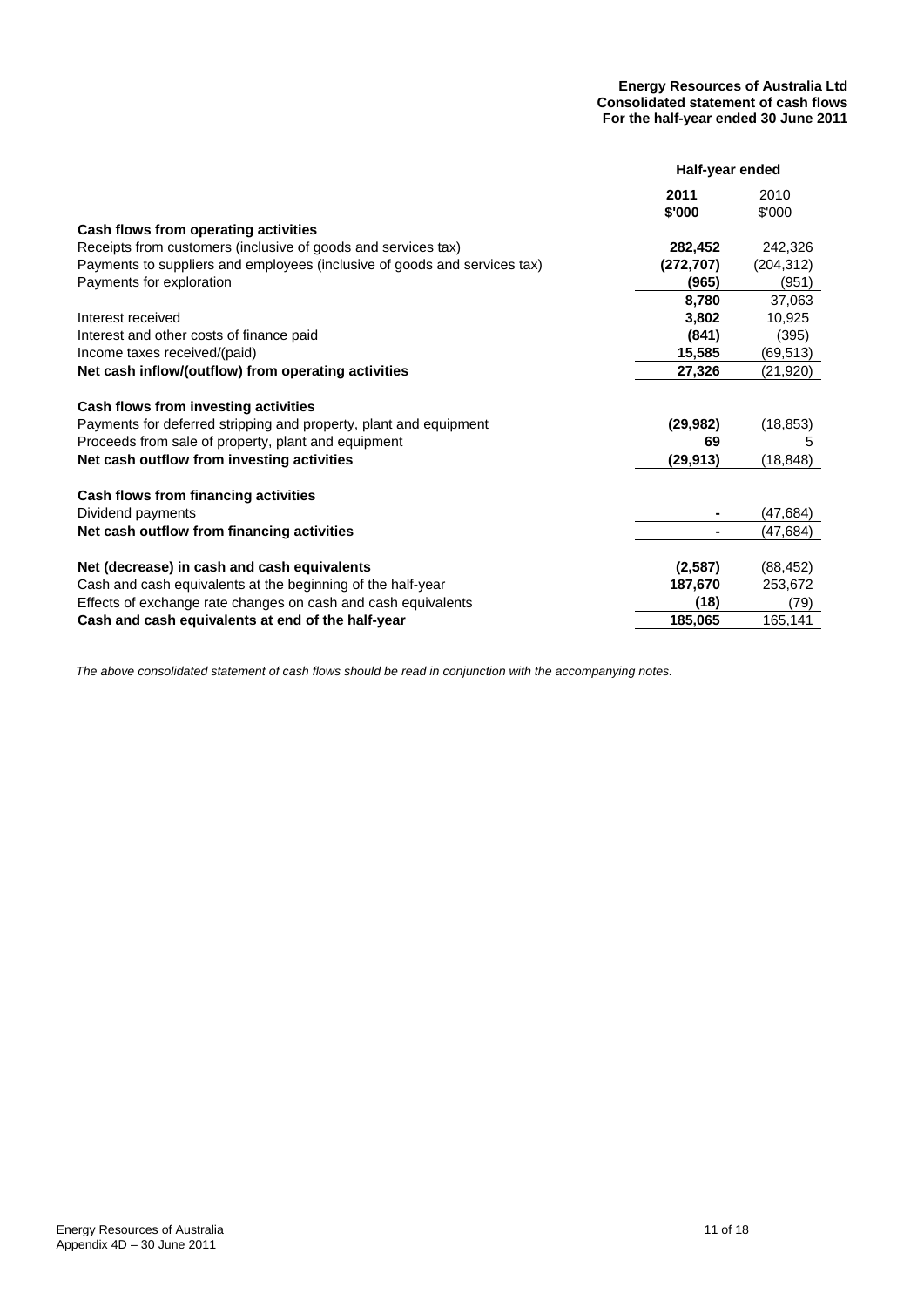#### **1 Summary of significant accounting policies**

This general purpose financial report for the interim half-year reporting period ended 30 June 2011 has been prepared in accordance with Accounting Standard AASB 134 *Interim Financial Reporting* and the *Corporations Act 2001.*

This interim financial report does not include all the notes of the type normally included in an annual financial report. Accordingly, this report is to be read in conjunction with the annual report for the year ended 31 December 2010 and any public announcements made by Energy Resources of Australia Ltd during the interim reporting period in accordance with the continuous disclosure requirements of the *Corporations Act 2001.*

The accounting policies adopted are consistent with those of the previous financial year and corresponding interim reporting period.

#### **2 Critical accounting estimates and judgments**

Estimates and judgments are continually evaluated and are based on historical experience and other factors, including expectations and other factors, including expectations of future events that may have a financial impact on the entity and that are believed to be reasonable under the circumstances.

The Group makes estimates and assumptions concerning the future. The resulting accounting estimates will, by definition, seldom equal the related actual results. The estimates and assumptions that have a significant risk of causing a material adjustment to the carrying amounts of assets and liabilities within the next financial year are discussed within the 2010 Annual Report. Further details as to some of the critical accounting estimates and judgments made by the company during the half-year are detailed below.

#### **Rehabilitation provision**

The calculation of the rehabilitation provision relies on estimates of costs and their timing required to rehabilitate and restore disturbed land to original condition.

The costs are estimated on the basis of a closure model, taking into account consideration of the technical closure options available to meet ERA's obligations. The cost estimates are reviewed annually during the life of the operation to reflect known developments.

A detailed desktop review was conducted during the half-year and has resulted in some modifications to the preferred closure plan. The provision for rehabilitation costs represents the net present cost at 30 June 2011 of the preferred closure plan.

Site rehabilitation studies are ongoing, with ERA undertaking detailed studies which will be completed by the end of 2012, to further refine its understanding of the capital and operating costs involved in full remediation of the Ranger Project Area. The ultimate cost of rehabilitation is uncertain and can vary in response to many factors such as legal requirements, technological change and experience at other sites. To the extent that ERA's future estimates of the rehabilitation costs are different to those currently estimated, ERA will adjust the provision for rehabilitation costs to reflect additional knowledge obtained.

#### **Asset carrying values**

During the period significant events occurred within ERA's operation and across the broader market indicating the presence of trigger events for asset impairment testing.

ERA's balance sheet contains items that have been subject to impairment testing in the half-year, with respect to the Ranger Project Area. The carrying amount of the Ranger cash generating unit (CGU) is \$405m. Following the completion of testing ERA has concluded that the recoverable amount exceeds the carrying value and there is no impairment.

In assessing impairment, estimates are required of resource and development potential, future market prices, discount rate, exchange rates and capital and production costs in order to assist in the judgment of the recoverable amount.

ERA makes estimates and assumptions in regard to impairment which are subject to risk and uncertainly. Changes in circumstances may affect these estimates and the recoverable amount.

ERA assesses the recoverable amount of CGUs based on the greater of fair value less costs to sell or value in use. The fair value less costs to sell for the Ranger Project Area has been determined based on discounted cash flow modelling of a set of probability weighted strategic outcomes.

The recoverable amount is particularly sensitive to key assumptions including: uranium oxide prices (long term and spot), Australian / US dollar exchange rate, discount rate and exploration and development potential.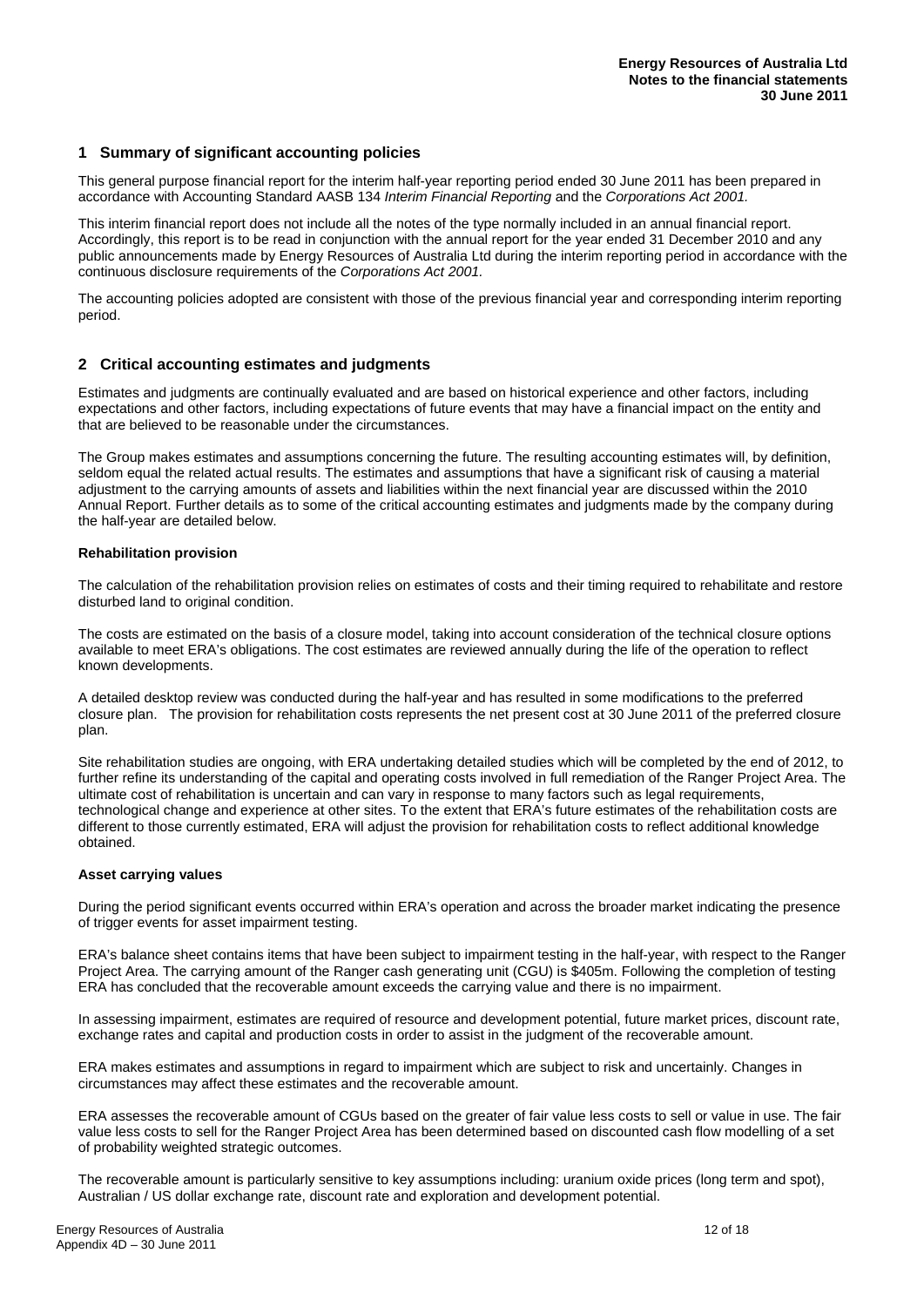ERA has conducted a range of sensitivities on the recoverable amount on long term economic assumptions:

- A 10% strengthening in the long term Australian/US dollar exchange rate (applied from 2016) would decrease the recoverable amount by around \$80m and would not likely result in impairment.
- A 10% decline in the long term uranium price would decrease the recoverable amount by around \$134m and would not likely result in impairment.
- A 1.0% increase in the discount rate would decrease the recoverable amount but would not be likely to result in impairment.

If all of the above were considered together, this would decrease the recoverable amount whereby impairment would be likely.

ERA has announced that it will progress with the Ranger 3 Deeps exploration decline and has assigned a high probability that it will progress into production phase at the successful completion of the exploration program. Should this not occur it is likely that the Ranger CGU would face impairment.

There are several variables in ERA's assessment of the most likely development programme and its assessment of recoverable amount. This includes assumptions around regulatory or stakeholder approvals for further development potential. Should this not occur, it is likely that the Ranger CGU would face impairment.

If the carrying values of the assets are assessed to be impaired, the impairment would be charged against the income statement.

#### **3 Segment information**

#### **Description of Segment**

Management has determined the operating segment based on the reports reviewed by the Chief Executive that are used to make strategic decisions.

The Chief Executive considers the business from a product prospective and has identified only one reportable segment in the half-year ended 30 June 2011, being the mining, processing and selling of uranium. There are no other unallocated operations.

|                                                                                                                                                                        | Half-year ended            |                          |
|------------------------------------------------------------------------------------------------------------------------------------------------------------------------|----------------------------|--------------------------|
| <b>Dividends</b><br>4                                                                                                                                                  | 2011<br>\$'000             | 2010<br>\$'000           |
| <b>Ordinary shares</b><br>(a)                                                                                                                                          |                            |                          |
| Final dividend paid for the year ended 31 December 2010 of Nil (2009: 25 cents) per fully<br>paid share (2009: 5 March 2010)<br>Fully franked based on tax paid at 30% |                            | 47,684                   |
| <b>Inventories</b><br>5.                                                                                                                                               |                            |                          |
| <b>Inventories - current</b><br>(a)                                                                                                                                    |                            |                          |
| Stores & spares<br>Ore stockpiles at cost<br>Work in progress at cost                                                                                                  | 25,355<br>26,929<br>3 O.R. | 25,174<br>24,629<br>5383 |

| Ore stockpiles at cost                 | 26.929 | 24.629  |
|----------------------------------------|--------|---------|
| Work in progress at cost               | 3.087  | 5.383   |
| Finished product uranium oxide at cost | 20.073 | 83.366  |
| Total current Inventory                | 75.444 | 138.552 |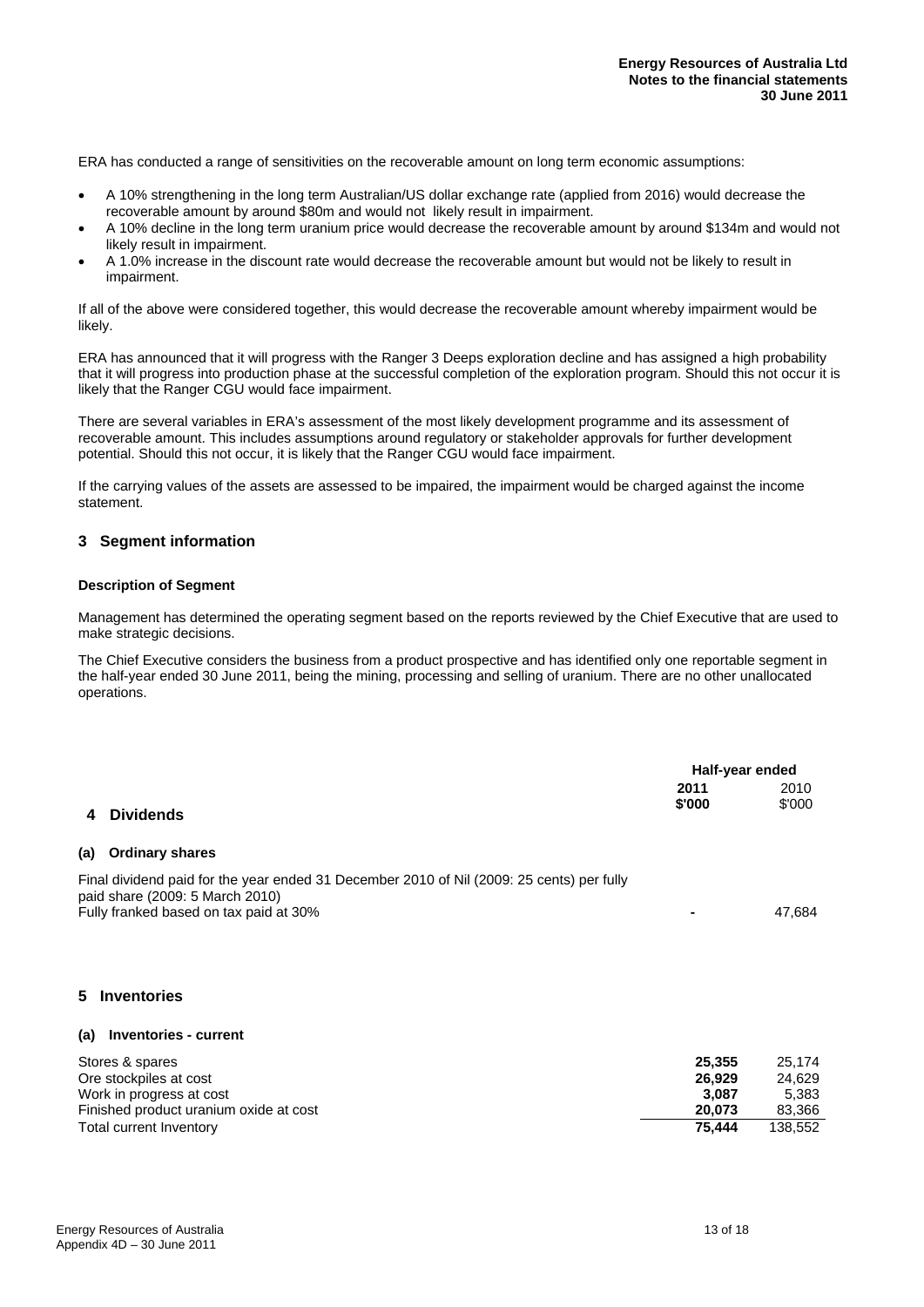|     |                           |         | Half-year ended |  |
|-----|---------------------------|---------|-----------------|--|
|     |                           | 2011    | 2010            |  |
| (b) | Inventories - non-current | \$'000  | \$'000          |  |
|     | Ore stockpiles            | 101.354 | 212.118         |  |

During the period it was determined that 11.8 million tonnes of low grade stockpiled ore currently held in inventory is unlikely to be processed due to being uneconomical based on current operating and market assumptions. This material has been reclassified from reserves to resources in the Company's table of ore reserves and mineral resources. This inventory adjustment has resulted in an expense of \$142 million. The expense has been included in 'Changes in inventories' in the statement of comprehensive income.

#### **6 Provisions**

#### **(a) Provisions - current**

| 9,498    | 8,922  |
|----------|--------|
| 19.796   | 18,750 |
| 29,294   | 27,672 |
|          |        |
| 18.750   |        |
| (1, 179) |        |
| 2,225    |        |
| 19.976   |        |
|          |        |
|          |        |
|          |        |

#### **(b) Provisions – non-current**

| Employee benefits<br><b>Rehabilitation</b>  | 4.092<br>530,031 | 3,768<br>295,882 |
|---------------------------------------------|------------------|------------------|
| Total non-current provisions                | 534,123          | 299,650          |
| Movement in rehabilitation provisions       |                  |                  |
| Carrying value at the start of the year     | 295.882          |                  |
| Change in estimate                          | 220.217          |                  |
| Unwind of discount                          | 9.958            |                  |
| Additional provisions recognised            | 6.199            |                  |
| Transfers to current provisions             | (2,225)          |                  |
| Carrying amount at the end of the half year | 530,031          |                  |

#### **7 Contingencies**

#### **(a) Legal actions against ERA**

Unresolved legal action commenced (1999) by the Mirarr Traditional Owners in the Federal Court against the former Federal Minister for Resources and ERA claiming that due process was not followed in granting approvals for the Jabiluka Mill Alternative, is dormant. Should ERA proceed with the Jabiluka Mill Alternative, notice will be given to the applicant who may or may not wish to pursue the argument further.

No material losses are anticipated in respect of this legal dispute.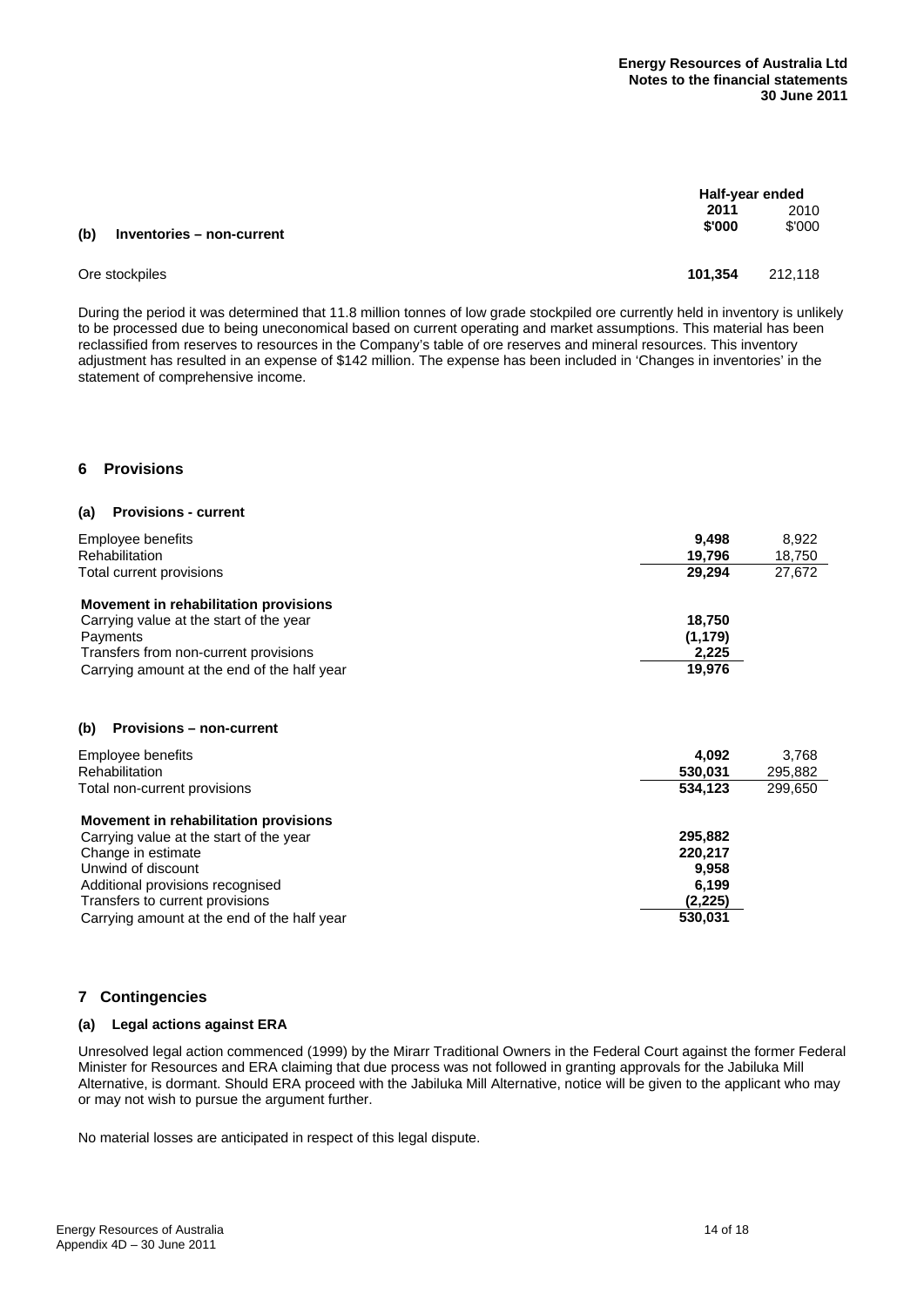|                            |              | Half-year ended |  |
|----------------------------|--------------|-----------------|--|
|                            | 2011         | 2010            |  |
| 8 Earnings per share       | <b>Cents</b> | Cents           |  |
| Basic earnings per share   | (63.8)       | 11.9            |  |
| Diluted earnings per share | (63.8)       | 11.9            |  |

Weighted average number of ordinary shares on issue used in the calculation basic earnings per share. 2011: 190,737,934; (2010: 190,737,934)

#### **9 Events occurring after the reporting period**

#### **(a) Ranger 3 Deeps Exploration Decline**

On 4 August 2011, the ERA board approved the construction of an exploration decline to conduct close spaced underground exploration drilling and to explore areas adjacent to the Ranger 3 Deeps resource. The current estimated cost to complete this work is \$120 million. The Ranger 3 Deeps resource currently contains an estimated 34,000 tonnes of uranium oxide.

Construction of the decline is expected to commence in May 2012, subject to obtaining all necessary regulatory approvals.

#### **(b) Ranger Heap Leach Facility**

ERA has completed a feasibility study into the proposed Heap Leach Facility. The study demonstrated that this Heap Leach Facility was technically feasible, however the high capital costs and present economic assumptions limit its value. Further, there was uncertainty in regards to stakeholder support. Accordingly, the ERA Board has decided not to proceed with the proposed Heap Leach Facility project.

The proposed Heap Leach Facility was designed to process low grade ore from the Ranger mine stockpiles. These stockpiles contain significant quantities of uranium oxide and ERA will continue to investigate methods of recovering it.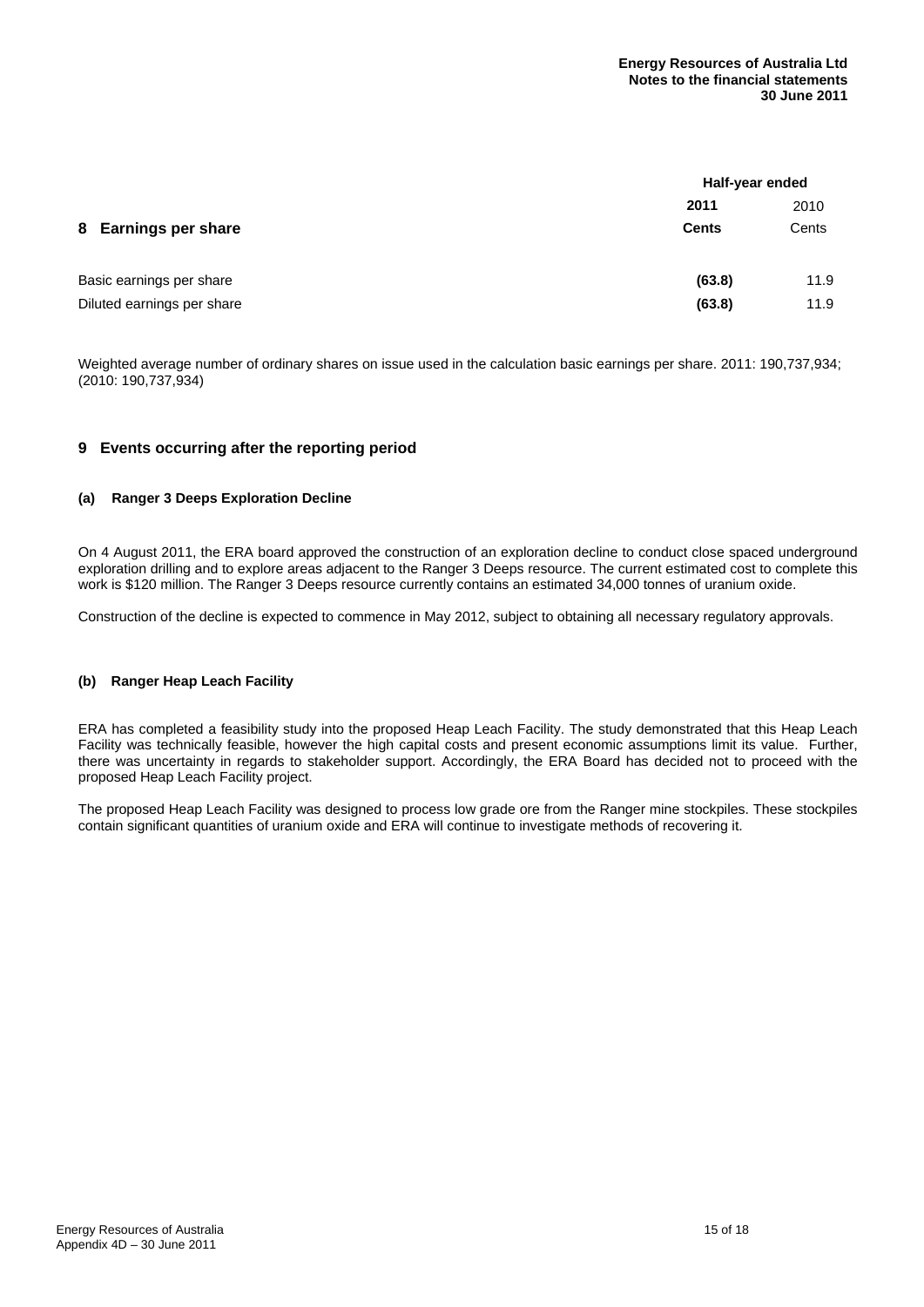In the directors' opinion:

- (a) the financial statements and notes set out on pages 8 to 15 are in accordance with the *Corporations Act 2001*, including:
	- (i) complying with Accounting Standards, the *Corporations Regulations 2001* and other mandatory professional reporting requirements; and
	- (ii) giving a true and fair view of the consolidated entity's financial position as at 30 June 2011 and of its performance for the half-year ended on that date; and
- (b) there are reasonable grounds to believe that Energy Resources of Australia Ltd will be able to pay its debts as and when they become due and payable.

This declaration is made in accordance with a resolution of the directors.

Dr D Klingner **Chairman** 

Sydney 4 August, 2011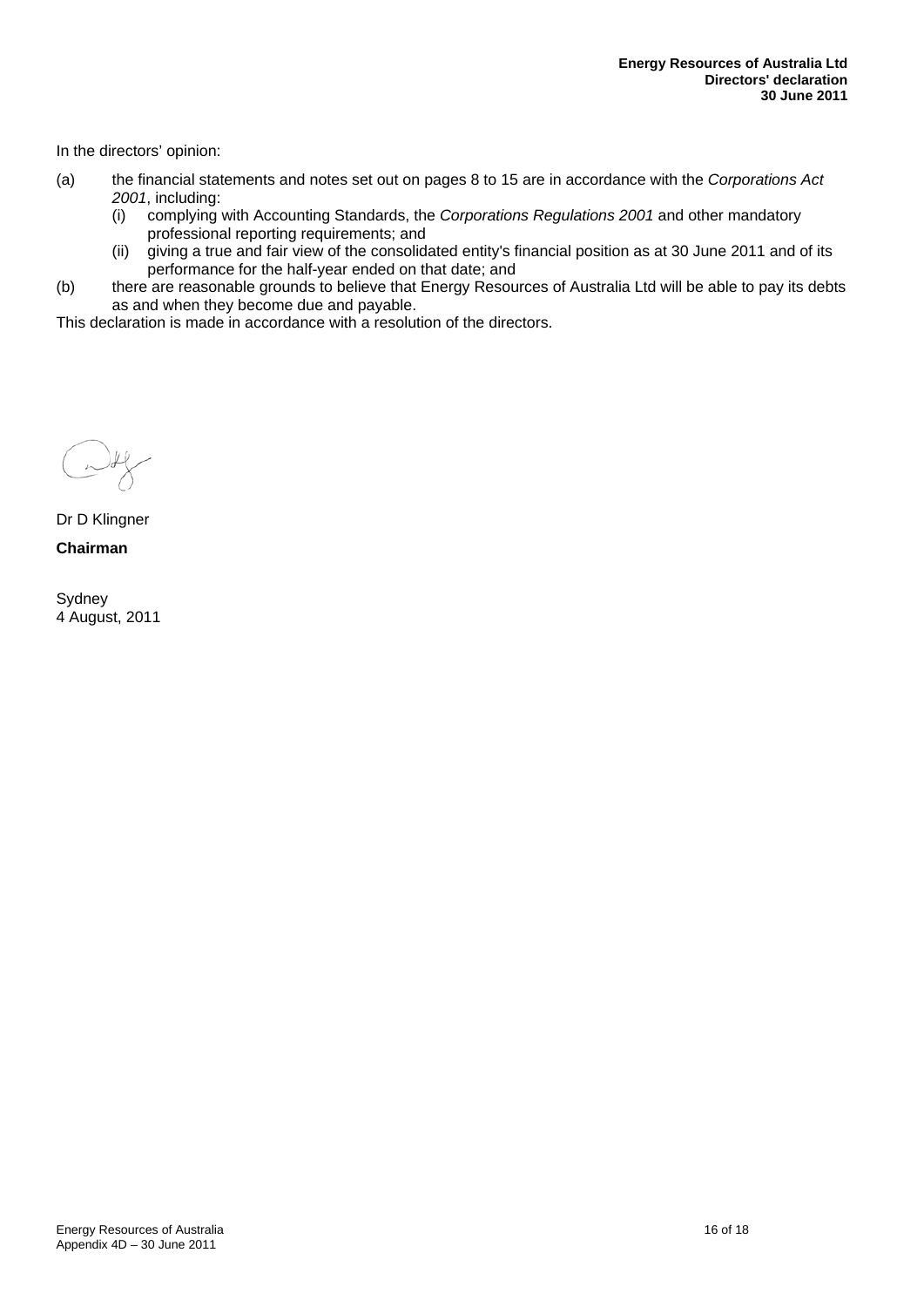

## **Independent auditor's review report to the members of Energy Resources of Australia Ltd**

#### **Report on the Half-Year Financial Report**

We have reviewed the accompanying half-year financial report of Energy Resources of Australia Ltd, which comprises the statement of financial position as at 30 June 2011, and the statement of comprehensive income, statement of changes in equity and statement of cash flows for the half-year ended on that date, selected explanatory notes and the directors' declaration for the Energy Resources of Australia Ltd (the consolidated entity). The consolidated entity comprises both Energy Resources of Australia Ltd (the company) and the entities it controlled during that half-year.

#### *Directors' responsibility for the half half-year financial report*

The directors of the company are responsible for the preparation of the half-year financial report that gives a true and fair view in accordance with Australian Accounting Standards (including the gives a true and fair view in accordance with Australian Accounting Standards (including the<br>Australian Accounting Interpretations) and the *Corporations Act 2001* and for such control as the directors determine is necessary to enable the preparation of the half half-year financial report that is free from material misstatement whether due to fraud or error.

#### *Auditor's responsibility*

Our responsibility is to express a conclusion on the half-year financial report based on our review. directors determine is necessary to enable the preparation of the half-year financial report that is<br>from material misstatement whether due to fraud or error.<br>Auditor's responsibility<br>Our responsibility is to express a con 2410 *Review of an Interim Financial Report Performed by the Independent Auditor of the Entity*, in order to state whether, on the basis of the procedures described, we have become aware of any order to state whether, on the basis of the procedures described, we have become aware of any<br>matter that makes us believe that the financial report is not in accordance with the *Corporations Act* 2001 including: giving a true and fair view of the consolidated entity's financial position as at 30 June 2011 and its performance for the half-year ended on that date; and complying with Accounting Standard AASB 134 *Interim Financial Reporting* and the *Corporations Regulations 2001*. As the auditor of Energy Resources of Australia Ltd, ASRE 2410 requires that we comply with the ethical requirements relevant to the audit of the annual financial report.

A review of a half-year financial report consists of making enquiries, primarily of persons responsible for financial and accounting matters, and applying analytical and other review procedures. It also includes reading the other information included with the financial report to determine whether it includes reading the other information included with the financial report to determine whether it<br>contains any material inconsistencies with the financial report. A review is substantially less in scope than an audit conducted in accordance with Australian Auditing Standards and consequently does<br>not enable us to obtain assurance that we would become aware of all significant matters that might<br>be identified in an audit. A not enable us to obtain assurance that we would become aware of all significant matters that might be identified in an audit. Accordingly, we do not express an audit opinion. Resources of Australia Ltd, ASRE 2410 requires that we comply with the ethica<br>vant to the audit of the annual financial report.<br>year financial report consists of making enquiries, primarily of persons respons<br>ccounting mat

While we considered the effectiveness of management's internal controls over financial reporting when determining the nature and extent of our procedures, our review was not designed to provide assurance on internal controls.